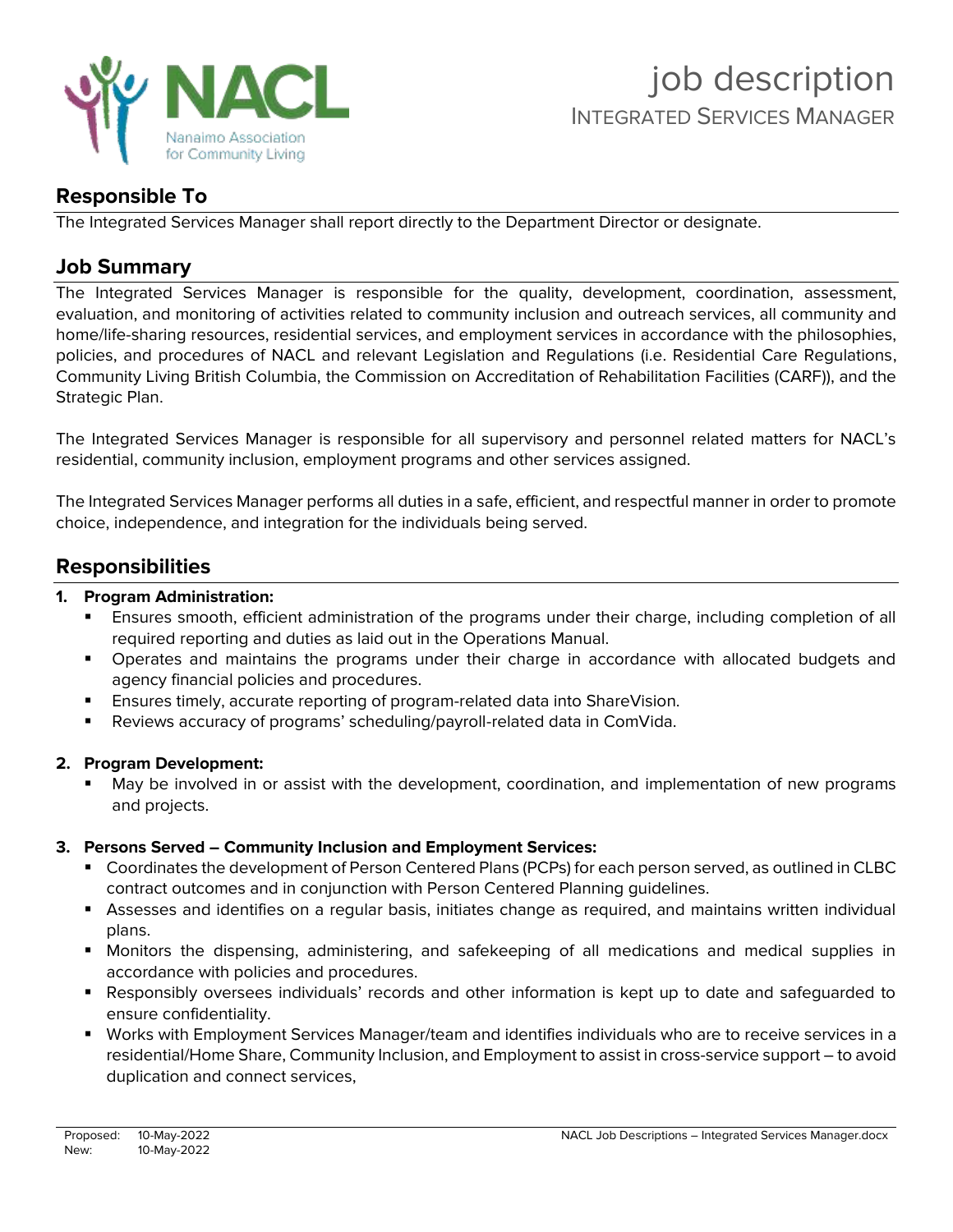- **E** Ensures that all information regarding the status or needs of persons served is communicated appropriately to employees, caregivers, families, outside agencies, or others.
- Ensures that all documentation (i.e. internal and critical incident reports) is reported to the appropriate bodies in an accurate and timely fashion.

#### **4. Persons Served – Home Share:**

- Acquires, assesses, and develops suitable resources as Home Share candidates.
- Coordinates agency resources and participates in program delivery.
- Plans, develops, and coordinates within the Home Sharing Network to meet a wide variety of needs of adults with diversabilities.
- Monitors that each Home Share unit operates within budget.
- Ensures that each individual in the Home Sharing Network lives in a safe, welcoming, and supportive lifesharing arrangement.
- Maintains program standards and quidelines.
- Facilitates regional network meetings for host families.
- Identifies the need for, and organizes, information sessions for Home Share Providers.
- **EXTENDER INTERS Information and transition fairs to promote the program in the community.**
- Develops and maintains community contacts and resources.
- **•** Represents the agency with respect to interaction, meetings, and contact with government and independent organizations such as the Developmental Disability Mental Health Team (DDMHT), Community Living BC (CLBC), Health Services for Community Living (HSCL), school board, and other stakeholders as required.
- Coordinates the development, monitoring, and review of Person Centered Plans (PCPs), and the assessment and identification of individual care needs.
- Develops and maintains the exchange of information regarding the status or needs of persons served appropriately to employees, caregivers, families, outside agencies, or others.
- Manages and processes incident documents and requirements (i.e. internal and critical incident reports) and ensures they are reported to the appropriate bodies accurately, professionally, and in a timely fashion.
- Manages, monitors, and customizes referrals/intake with respect to community and behavioural respite.

#### **5. Persons Served – Staffed Residences:**

#### **a) Advising/Mentoring/Leadership**

- Advises, mentors, and directs all Senior Residence Workers (SRWs) and Program Coordinators (PCs) in assigned programs and other relevant program areas assigned.
- Exhibits effective leadership and promotes teamwork.
- Is effective and supportive in the areas of:
	- o Personnel (i.e. schedules, routines, performance);
	- o Knowledge of and adherence to NACL personnel policies and procedures;
	- o Equipment, property, vehicles, stores, and supplies;
	- o Individual planning, external standards, and fulfilling the mandate of NACL contracts;
	- o Recordkeeping and internal financial management systems; and
	- o Reporting mechanisms (government ministries, affiliated agencies and professionals, persons served, families/caregivers, etc.).

#### **b) Personnel:**

- Assists as needed with hiring for all NACL programs.
- **E** Reviews all information and participates as appropriate regarding the selection of employees, promotion, extension of probation periods, and corrective action procedures, reviewing action with the Executive Director or designate if necessary.
- Partakes in the program orientation process.
- Ensures all performance evaluations relevant to the position are conducted on an annual basis, including assisting in evaluations of casual employees.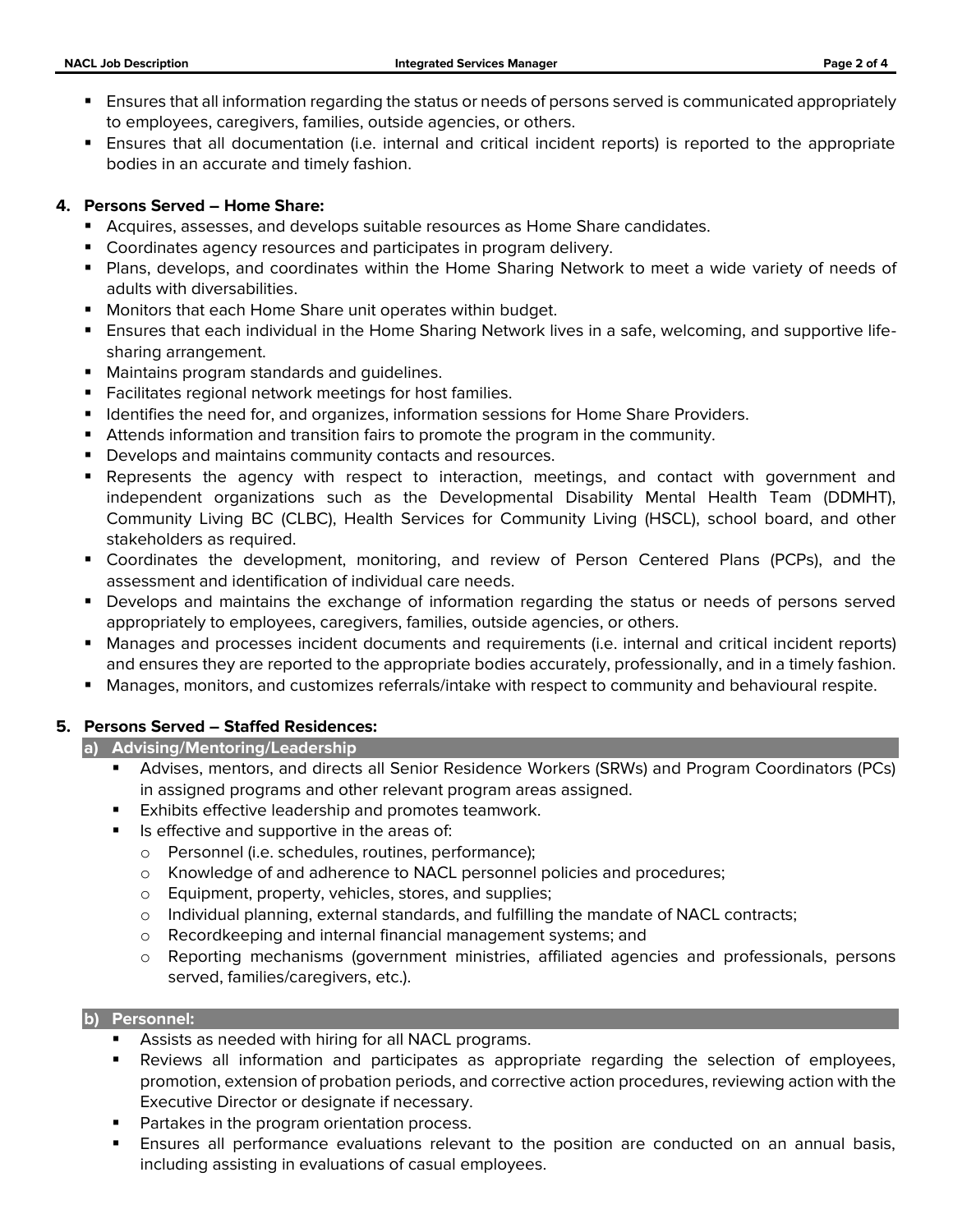**EXECOSE SRWS/PCs with employee conflicts per the Code of Ethics, policy and procedure, and the** current Collective Agreement.

### **6. Family Liaison:**

- **EX Contacts, refers, and liaises with families/caregivers and other community stakeholders as required.**
- **•** Develops and maintains communication processes for the acquisition and distribution of information about persons served to and from families and referral bodies.
- Reviews the records and reports of persons served and host families to ensure that they are complete, accurate, and maintained according to agency guidelines and contractual requirements.
- Verifies, approves, and follows up on month-end reports.
- Coordinates services for persons served with individualized funds.
- Coordinates the transition of persons served to new Home Sharing sites.
- **■** Maintains standards toward persons served that reflect funding, organizational, and legal expectations.
- **•** Develops Person Centered Plans (PCPs) are developed, implemented, and evaluated in conjunction with the person served and their family/advocates/professionals, and ensures that ongoing documentation is maintained.
- **•** Promotes co-operation and communication between persons served, families, advocates, volunteers, community agencies, and employment services.

## **7. Occupational Health and Safety:**

- Is conversant with all regulations governing the delivery of services, and ensures these regulations are met (i.e., Collective Agreement, Residential Care Regulations, etc.) and all required reporting is completed.
- **•** Deals with emergency situations as required, and ensures emergency procedures are known and practiced by employees and persons served.

### **8. General:**

- **•** Participates in various agency and community projects and committees as assigned or required.
- Shares on-call duties.
- Performs all other related duties as required.

## **Qualifications**

- Preferably a university degree or community college certification/diploma or equivalent combination of education and experience.
- Demonstrated skills working with persons with disabilities.
- The desire to work with persons with disabilities and demonstrated personal suitability to promote dignity, independence, individuality, and spirit.
- Demonstrated supervisory, team building, organizational, leadership, communication, and interpersonal skills.
- Ability and willingness to align one's own behaviour with the needs, priorities, and goals of the organization.
- Ability and willingness to promote organizational goals to meet organizational needs.
- Excellent written and verbal skills.
- A high standard of professionalism.

## **Conditions of Employment**

- Valid BC Driver's License (Class 4).
- Criminal Record Search upon commencement of employment and every five (5) years thereafter, providing clearance to work with vulnerable persons.
- TB test with a negative result (per the Residential Care Regulation).
- Flu shot or preventative measures as mandated by the Ministry of Health Community Care Licensing.
- A vehicle with business insurance (business insurance must be obtained by employees who as a requirement of their employment utilize their personal vehicle for transporting persons served, or are doing business on a regular basis for NACL).